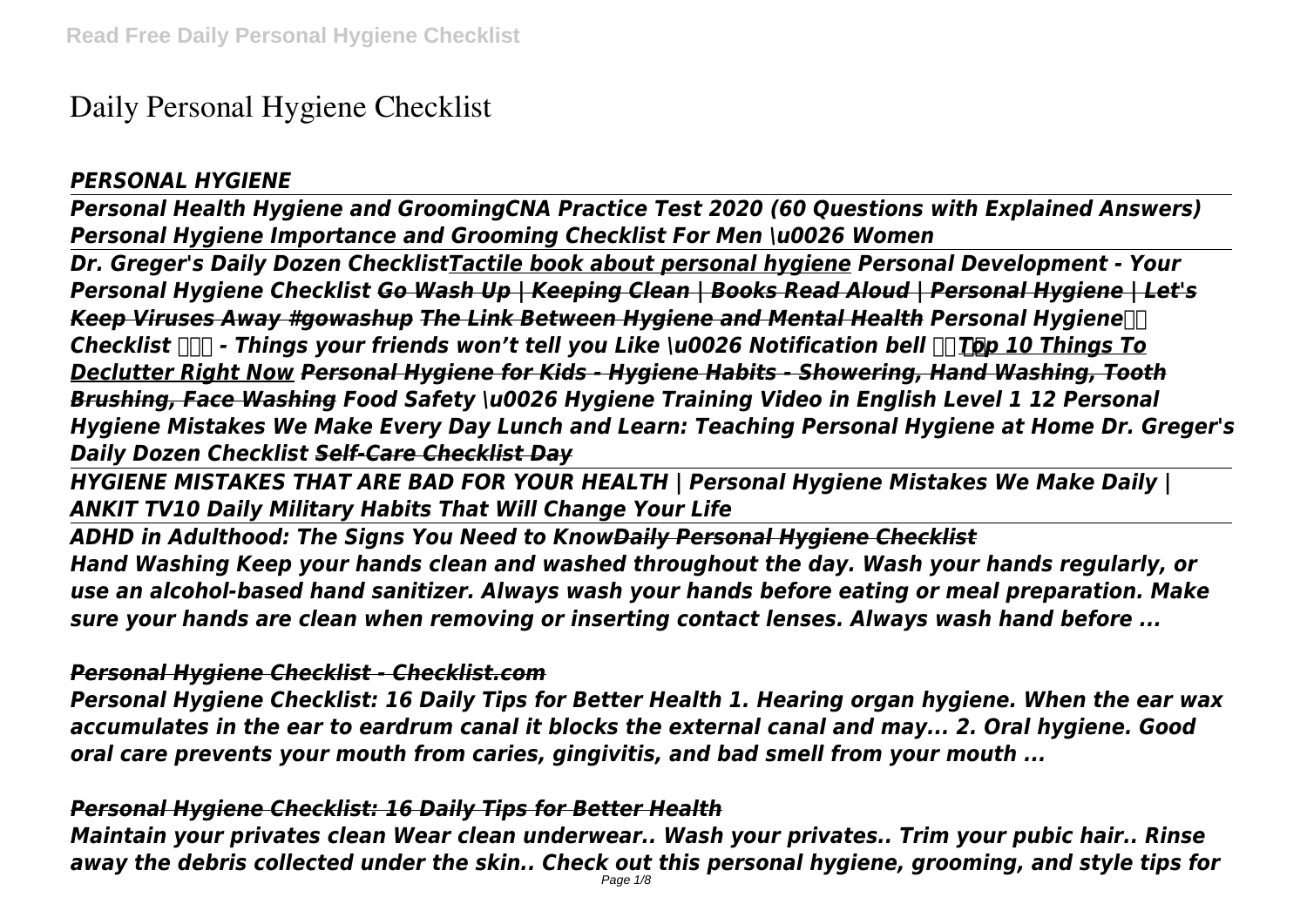*men.*

# *Best Personal Hygiene and Grooming Checklist for Adults*

*Daily personal hygiene checklist Daily showers – Shower either first thing or before you go to bed. Try to keep showers to less than five minutes if... Apply deodorant – Use a good spray or aerosol you can rely on whatever the weather, and that can withstand high... Perfume and aftershave – Perhaps ...*

# *Daily personal hygiene checklist | Cleanipedia*

*Top steps for maintaining good personal hygiene with our personal hygiene checklist Shower or bathe regularly. Take particular care to do so if you're dirty or sweaty. Brush your teeth. This not only protects against oral diseases but fights bad breath. Wash your clothes. Ensure there is no leftover ...*

# *A Quick & Handy Personal Hygiene Checklist | Cleanipedia*

*This lesson covers all aspects of teen hygiene, with top teen hygiene issues highlighted in the lesson.Daily personal hygiene checklist. Hygiene Jeopardy can be played as a group activity or can be used by students individually. 4 total activities are included. answer key, clip art and printables.*

# *Daily Hygiene Checklist Worksheets & Teaching Resources | TpT*

*Daily Grooming & Hygiene Checklist. Sun Mon Tues Wed Thurs Fri Sat. Shower Shampoo Comb Hair Brush Teeth Wash Face and Hands Clean and clip Nails Clean Clothes Shave Deodorant / Lotion/ Powder.*

# *Daily Grooming & Hygiene Checklist - North Dakota*

*Smell your armpits, do they smell fresh? If not, put some deodorant on. Look at your clothes. Are they clean? If not, change them or clean them. Look at your nose – is it clean? If not, blow it. Look at your face – is it clean? If not, wash it. Look at your hair – does it look neat? If not, brush ...*

# *Personal Hygiene Checklists – Personal Hygiene*

*The routine should include such activities as teeth brushing, flossing, and tongue scraping. Other oral hygiene tips are to replace the toothbrush every 3-4 months and to visit a dentist every 6 months for a*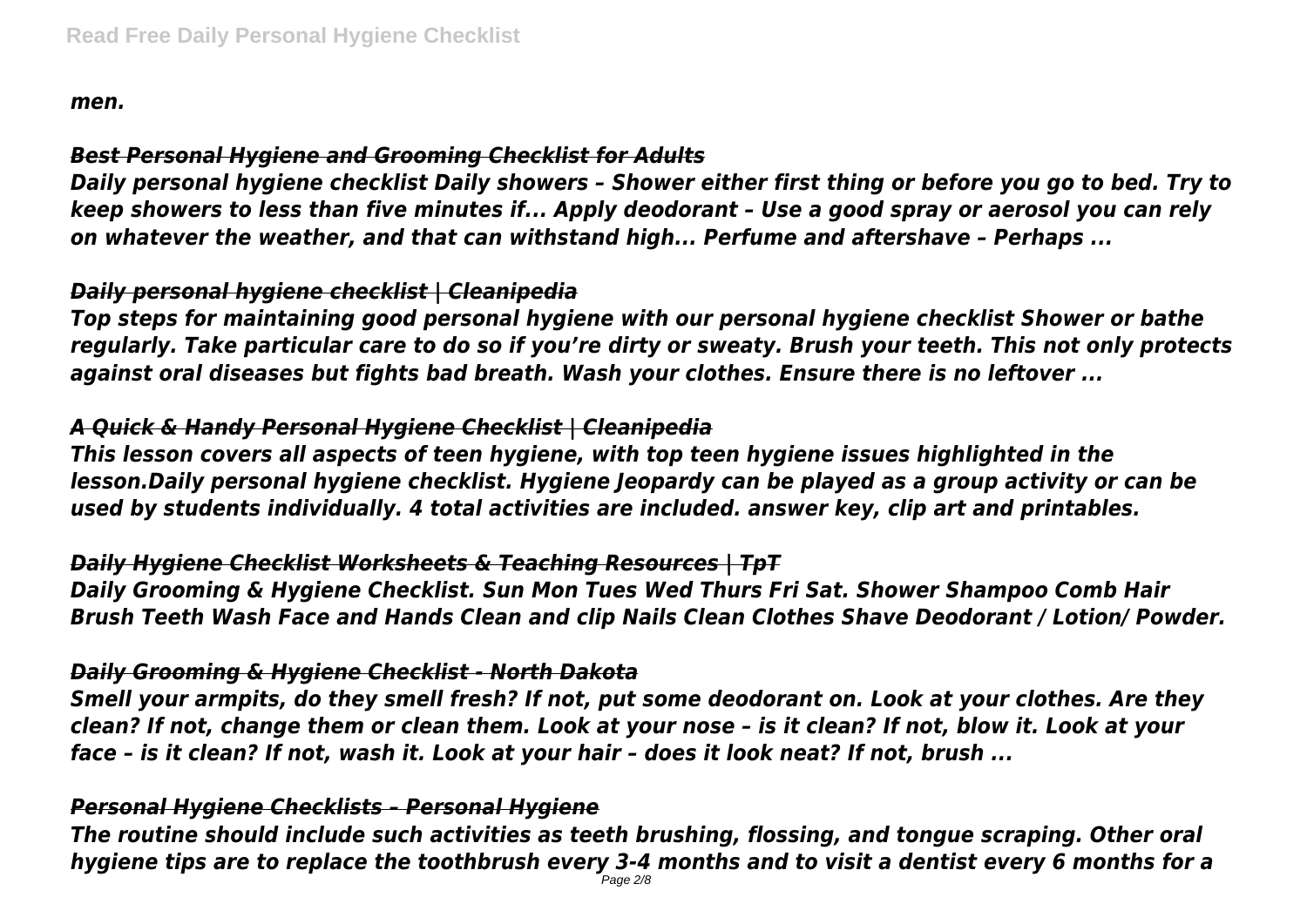#### *dental checkup and teeth cleaning.*

#### *Personal Hygiene and Grooming Checklist for Women*

*There are also checklist items for each time she showers. I printed out her checklist and laminated it so that we could leave it in the bathroom. I also put a dry erase marker in the bathroom so she can check off items as she completes them. 5 Ways to teach hygiene to tweens. 1. Help them take small ownership.*

#### *Hygiene Checklist for Tweens to Use - Free Printable for You!*

*Checklist for Personal Hygiene Practices of Food-handlers Uniforms, aprons (or clothes) should be clean at the beginning of a work shift Wear a hair restraint (hat or hairnet) Keep fingernails short and clean*

### *Checklist for personal hygiene practices of food handlers*

*You have to keep washing your hands with a good quality soap after each task that you do with your hands. In epidemic or flu season or while on travel it is advisable to use an alcohol based sanitizer to keep rubbing your hands with.*

### *Personal Hygiene Checklist - Daily Tips for Life*

*Oral & Dental care Oral care probably is the most ignored aspect of personal hygiene as most people believe that brushing once in the morning is good enough. In fact, it is a must to brush your teeth at least twice a day – once in the morning and once after dinner – with a good quality low abrasion toothpaste and a good tooth brush.*

#### *Personal Hygiene Checklist – Page 2 - Daily Tips for Life*

*Passageways, floors, doorways, exit routes are free of greasy dirt and dust. Ceiling and walls are free of dirt and dust. Worktables, chairs and furniture are free of dirt and dust. Cabinets, racks & storage facilities are free of greasy dirt and dust.*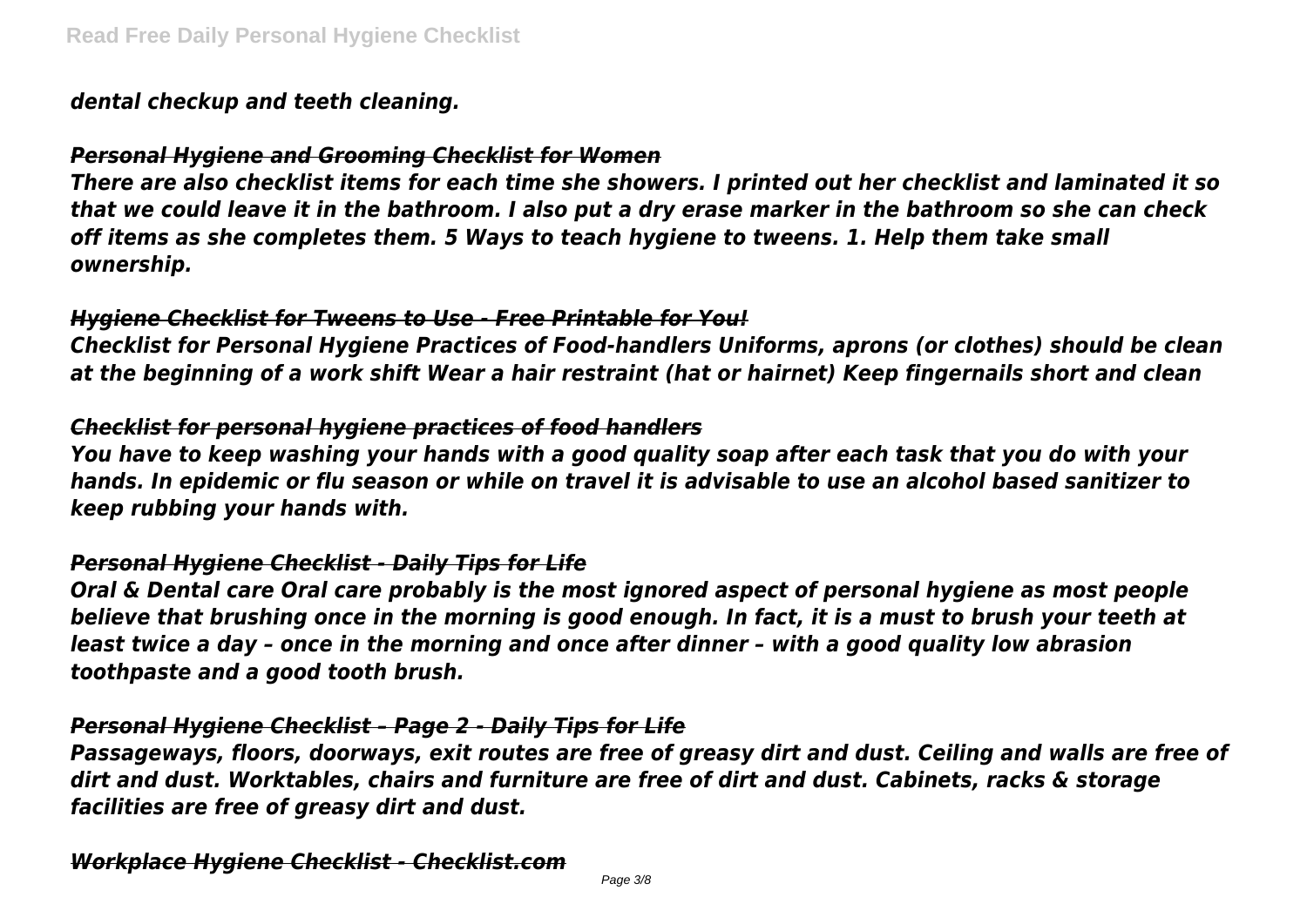*Dr. John Munshower answered. 29 years experience Family Medicine. Many things: Wash daily with bathing or showering. Shampooing the hair should be done daily too, or at the least 3x/week. Hand washing is important before eating ... Read More. 0. 0 comment. 1.*

## *daily personal hygiene checklist | Answers from Doctors ...*

*Wash your hands after handling food, handling garbage or other soiled materials, blowing your nose, using the toilet, or caring for an injured or sick person. To properly wash your hands, wet them with warm water, apply soap and rub them together creating friction. Get between your fingers.*

# *Personal Hygiene Checklist | Our Everyday Life*

*This formal-looking daily checklist template has reference headings that let you sort your daily activities in separate sections like eating, personal hygiene, shopping, medications, etc. You can buy this daily checklist template and easily edit it in MS Word, Pages, or Google Docs. 2. Restaurant Daily Checklist Template*

# *11+ Daily Checklist Templates - PDF, Google Docs, Word ...*

*Daily Hygiene Checklist for Children Children can use this checklist to keep track of all the things they need to do to ensure good hygiene. Click here to download*

#### *PERSONAL HYGIENE*

*Personal Health Hygiene and GroomingCNA Practice Test 2020 (60 Questions with Explained Answers) Personal Hygiene Importance and Grooming Checklist For Men \u0026 Women*

*Dr. Greger's Daily Dozen ChecklistTactile book about personal hygiene Personal Development - Your Personal Hygiene Checklist Go Wash Up | Keeping Clean | Books Read Aloud | Personal Hygiene | Let's Keep Viruses Away #gowashup The Link Between Hygiene and Mental Health Personal Hygiene Checklist ✅ - Things your friends won't tell you Like \u0026 Notification bell Top 10 Things To Declutter Right Now Personal Hygiene for Kids - Hygiene Habits - Showering, Hand Washing, Tooth* Page 4/8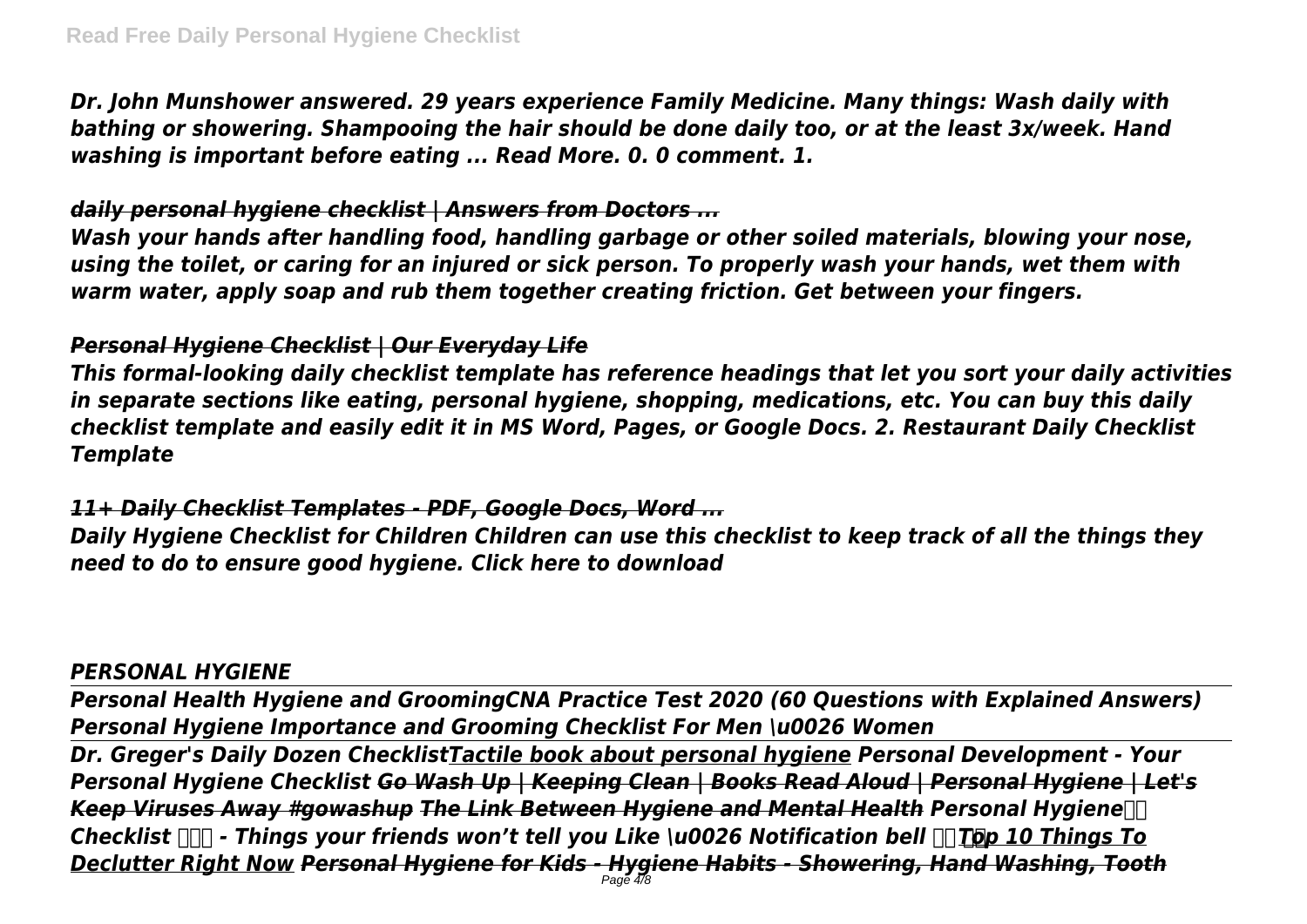*Brushing, Face Washing Food Safety \u0026 Hygiene Training Video in English Level 1 12 Personal Hygiene Mistakes We Make Every Day Lunch and Learn: Teaching Personal Hygiene at Home Dr. Greger's Daily Dozen Checklist Self-Care Checklist Day*

*HYGIENE MISTAKES THAT ARE BAD FOR YOUR HEALTH | Personal Hygiene Mistakes We Make Daily | ANKIT TV10 Daily Military Habits That Will Change Your Life*

*ADHD in Adulthood: The Signs You Need to KnowDaily Personal Hygiene Checklist Hand Washing Keep your hands clean and washed throughout the day. Wash your hands regularly, or use an alcohol-based hand sanitizer. Always wash your hands before eating or meal preparation. Make sure your hands are clean when removing or inserting contact lenses. Always wash hand before ...*

### *Personal Hygiene Checklist - Checklist.com*

*Personal Hygiene Checklist: 16 Daily Tips for Better Health 1. Hearing organ hygiene. When the ear wax accumulates in the ear to eardrum canal it blocks the external canal and may... 2. Oral hygiene. Good oral care prevents your mouth from caries, gingivitis, and bad smell from your mouth ...*

# *Personal Hygiene Checklist: 16 Daily Tips for Better Health*

*Maintain your privates clean Wear clean underwear.. Wash your privates.. Trim your pubic hair.. Rinse away the debris collected under the skin.. Check out this personal hygiene, grooming, and style tips for men.*

# *Best Personal Hygiene and Grooming Checklist for Adults*

*Daily personal hygiene checklist Daily showers – Shower either first thing or before you go to bed. Try to keep showers to less than five minutes if... Apply deodorant – Use a good spray or aerosol you can rely on whatever the weather, and that can withstand high... Perfume and aftershave – Perhaps ...*

# *Daily personal hygiene checklist | Cleanipedia*

*Top steps for maintaining good personal hygiene with our personal hygiene checklist Shower or bathe regularly. Take particular care to do so if you're dirty or sweaty. Brush your teeth. This not only protects against oral diseases but fights bad breath. Wash your clothes. Ensure there is no leftover ...* Page 5/8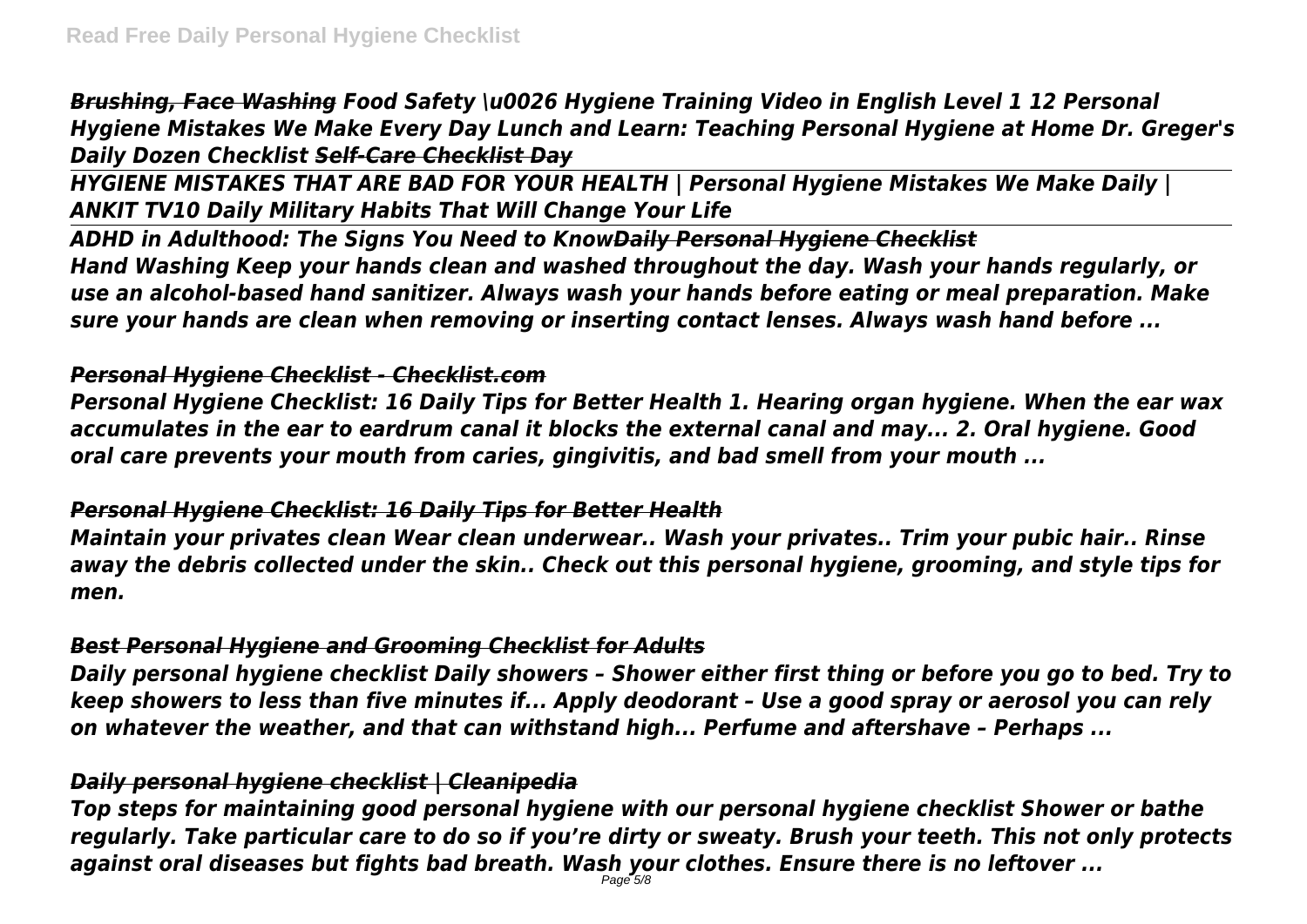# *A Quick & Handy Personal Hygiene Checklist | Cleanipedia*

*This lesson covers all aspects of teen hygiene, with top teen hygiene issues highlighted in the lesson.Daily personal hygiene checklist. Hygiene Jeopardy can be played as a group activity or can be used by students individually. 4 total activities are included. answer key, clip art and printables.*

#### *Daily Hygiene Checklist Worksheets & Teaching Resources | TpT*

*Daily Grooming & Hygiene Checklist. Sun Mon Tues Wed Thurs Fri Sat. Shower Shampoo Comb Hair Brush Teeth Wash Face and Hands Clean and clip Nails Clean Clothes Shave Deodorant / Lotion/ Powder.*

#### *Daily Grooming & Hygiene Checklist - North Dakota*

*Smell your armpits, do they smell fresh? If not, put some deodorant on. Look at your clothes. Are they clean? If not, change them or clean them. Look at your nose – is it clean? If not, blow it. Look at your face – is it clean? If not, wash it. Look at your hair – does it look neat? If not, brush ...*

#### *Personal Hygiene Checklists – Personal Hygiene*

*The routine should include such activities as teeth brushing, flossing, and tongue scraping. Other oral hygiene tips are to replace the toothbrush every 3-4 months and to visit a dentist every 6 months for a dental checkup and teeth cleaning.*

#### *Personal Hygiene and Grooming Checklist for Women*

*There are also checklist items for each time she showers. I printed out her checklist and laminated it so that we could leave it in the bathroom. I also put a dry erase marker in the bathroom so she can check off items as she completes them. 5 Ways to teach hygiene to tweens. 1. Help them take small ownership.*

#### *Hygiene Checklist for Tweens to Use - Free Printable for You!*

*Checklist for Personal Hygiene Practices of Food-handlers Uniforms, aprons (or clothes) should be clean at the beginning of a work shift Wear a hair restraint (hat or hairnet) Keep fingernails short and clean*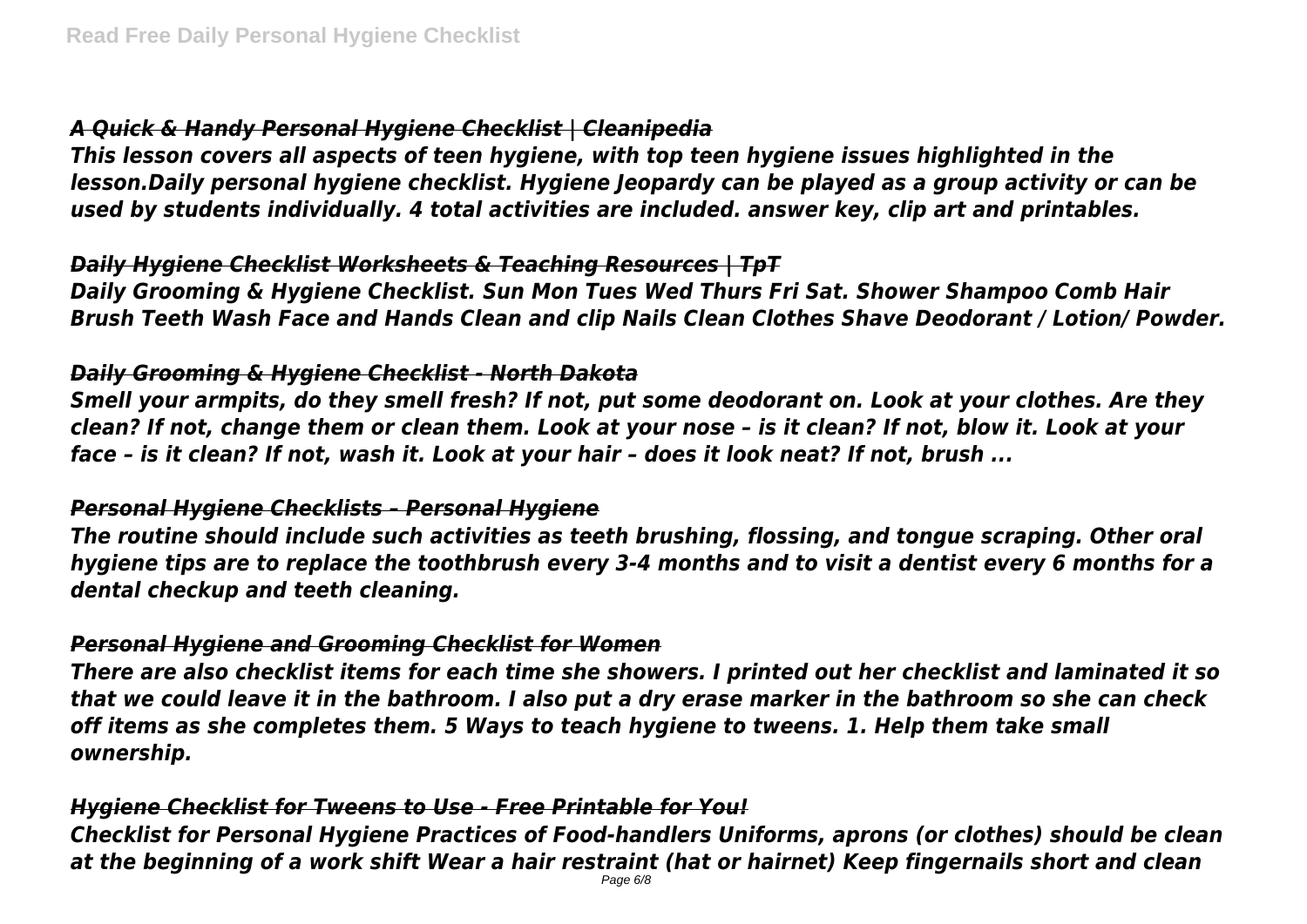# *Checklist for personal hygiene practices of food handlers*

*You have to keep washing your hands with a good quality soap after each task that you do with your hands. In epidemic or flu season or while on travel it is advisable to use an alcohol based sanitizer to keep rubbing your hands with.*

### *Personal Hygiene Checklist - Daily Tips for Life*

*Oral & Dental care Oral care probably is the most ignored aspect of personal hygiene as most people believe that brushing once in the morning is good enough. In fact, it is a must to brush your teeth at least twice a day – once in the morning and once after dinner – with a good quality low abrasion toothpaste and a good tooth brush.*

# *Personal Hygiene Checklist – Page 2 - Daily Tips for Life*

*Passageways, floors, doorways, exit routes are free of greasy dirt and dust. Ceiling and walls are free of dirt and dust. Worktables, chairs and furniture are free of dirt and dust. Cabinets, racks & storage facilities are free of greasy dirt and dust.*

### *Workplace Hygiene Checklist - Checklist.com*

*Dr. John Munshower answered. 29 years experience Family Medicine. Many things: Wash daily with bathing or showering. Shampooing the hair should be done daily too, or at the least 3x/week. Hand washing is important before eating ... Read More. 0. 0 comment. 1.*

### *daily personal hygiene checklist | Answers from Doctors ...*

*Wash your hands after handling food, handling garbage or other soiled materials, blowing your nose, using the toilet, or caring for an injured or sick person. To properly wash your hands, wet them with warm water, apply soap and rub them together creating friction. Get between your fingers.*

### *Personal Hygiene Checklist | Our Everyday Life*

*This formal-looking daily checklist template has reference headings that let you sort your daily activities*